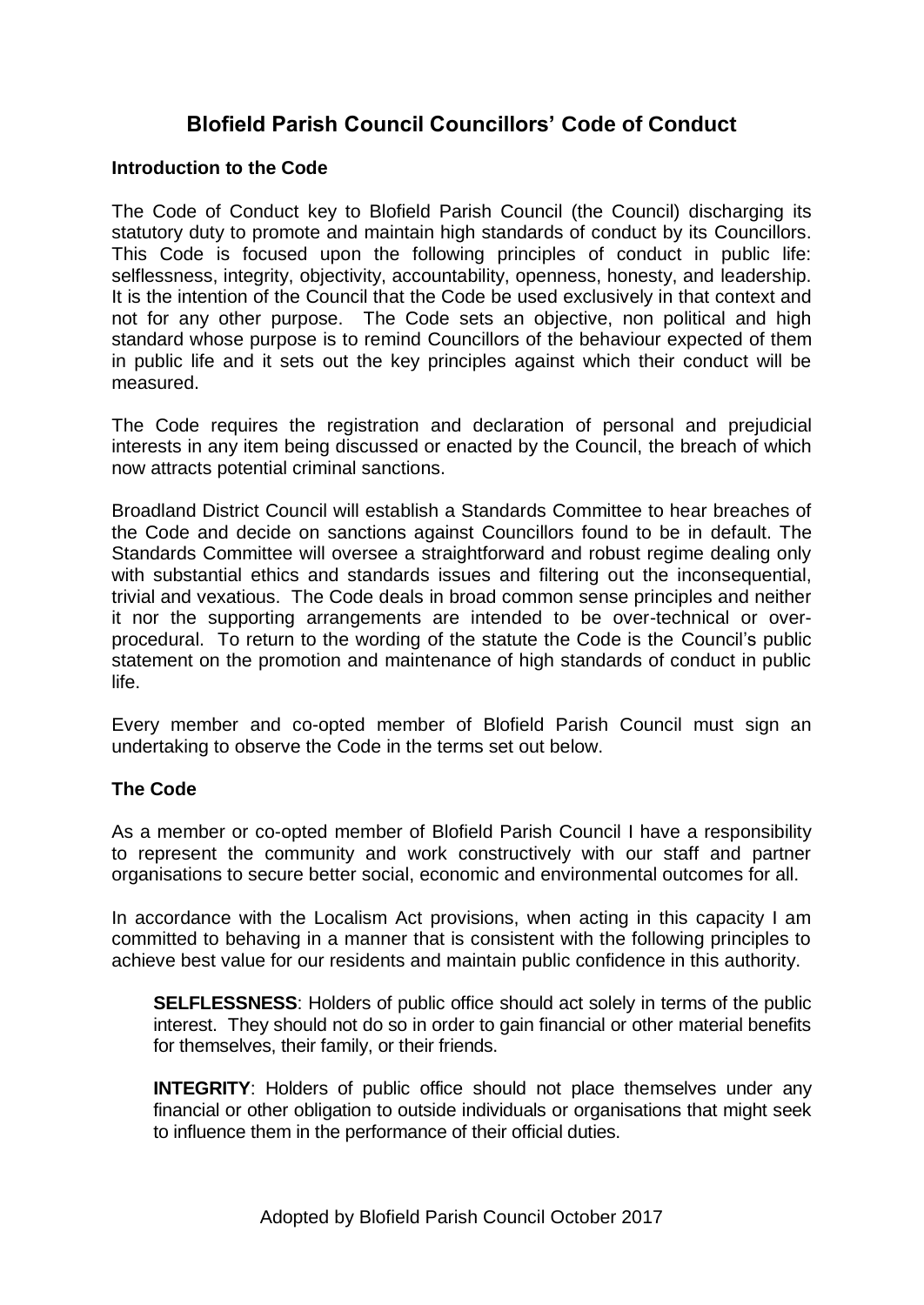**OBJECTIVITY**: In carrying out public business, including making public appointments, awarding contracts, or recommending individuals for rewards and benefits, holders of public office should make choices on merit.

**ACCOUNTABILITY**: Holders of public office are accountable for their decisions and actions to the public and must submit themselves to whatever scrutiny is appropriate to their office.

**OPENNESS**: Holders of public office should be as open as possible about all the decisions and actions that they take. They should give reasons for their decisions and restrict information only when the wider public interest clearly demands.

**HONESTY**: Holders of public office have a duty to declare any private interests relating to their public duties and to take steps to resolve any conflicts arising in a way that protects the public interest.

**LEADERSHIP**: Holders of public office should promote and support these principles by leadership and example.

As a Member of Blofield Parish Council my conduct will in particular address the statutory principles of the Code by:

- Championing the needs of residents the whole community and in a special way my constituents - and putting their interests first.
- Dealing with representations or enquiries from residents, members of our communities and visitors fairly, appropriately and impartially.
- Not allowing other pressures, including the financial interests of myself or others connected to me, to deter me from pursuing constituents' casework, the interests of Blofield nor the good governance of the authority in a proper manner.
- Exercising independent judgement and not compromising my position by placing myself under obligations to outside individuals or organisations who might seek to influence the way I perform my duties as a member/co-opted member of this authority.
- Listening to the interests of all parties, including relevant advice from statutory and other professional officers, taking all relevant information into consideration, remaining objective and making decisions on merit.
- Being accountable for my decisions and co-operating when scrutinised internally and externally, including by local residents.
- Contributing to making this authority's decision-making processes as open and transparent as possible to enable residents to understand the reasoning behind those decisions and to be informed when holding me and other members to account but restricting access to information when the wider public interest or the law requires it